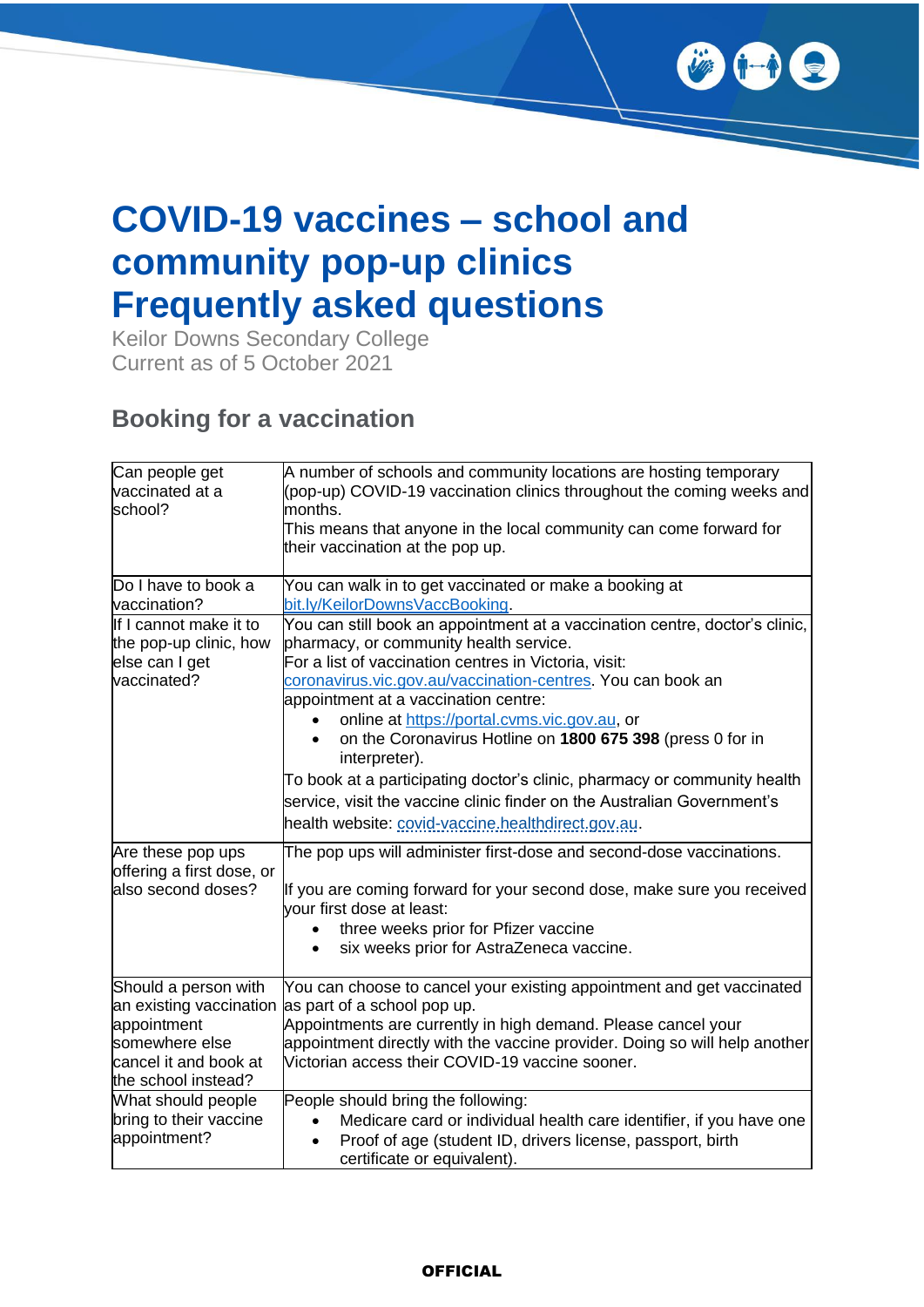|                                                    | Young people can bring a consent form signed by a parent or<br>guardian, if a parent or guardian is not attending with them.<br>People should also wear a face mask, and follow COVIDSafe practices<br>while getting vaccinated, such as physical distancing. |
|----------------------------------------------------|---------------------------------------------------------------------------------------------------------------------------------------------------------------------------------------------------------------------------------------------------------------|
| Can people aged 12-<br>17 attend their             | Parents and guardians may attend a vaccination appointment with their<br>children, but they do not have to.                                                                                                                                                   |
| vaccination<br>appointment with their              | Parents can sign a consent form, which their children can bring to their<br>vaccination.                                                                                                                                                                      |
| parents?                                           | To help vaccine pop ups be COVIDSafe, we ask that only ONE parent or<br>guardian attend to support their child.                                                                                                                                               |
| How do I arrange my<br>second-dose<br>vaccination? | As soon as you have had your first COVID-19 vaccine dose, you can<br>book your second vaccination appointment. You can be supported at the<br>pop up to make your second dose appointment.                                                                    |
|                                                    | You can book an appointment at a vaccination centre:<br>online at portal.cvms.vic.gov.au/, or<br>on the Coronavirus Hotline on 1800 675 398 (press 0 for in<br>interpreter).                                                                                  |

## **Eligibility and consent**

| Who is eligible to get<br>vaccinated?                                                                  | Everybody aged 12 years and over can get vaccinated.                                                                                                                                                                                                                                                                                                                                                                                                                                                                                  |
|--------------------------------------------------------------------------------------------------------|---------------------------------------------------------------------------------------------------------------------------------------------------------------------------------------------------------------------------------------------------------------------------------------------------------------------------------------------------------------------------------------------------------------------------------------------------------------------------------------------------------------------------------------|
| Is it mandatory to get<br>vaccinated?                                                                  | It is not mandatory to get vaccinated.<br>By getting vaccinated, you are helping protect yourself, your family and<br>our whole community.                                                                                                                                                                                                                                                                                                                                                                                            |
| Does a parent or<br>guardian have to give<br>permission for a<br>person under 18 to get<br>vaccinated? | Consent may be given in a number of ways for people aged 12-17 years:<br>A parent or guardian can attend the vaccine appointment with the<br>young person and provide consent for them (note: only one<br>parent or guardian may attend with the young person).<br>A young person may attend a vaccination centre with a consent<br>form signed by a parent or guardian.<br>A young person may provide their own consent, if a senior and<br>$\bullet$<br>experienced immuniser assesses that they are able to make this<br>decision. |
| What if a parent or<br>guardian does not<br>allow their child to get<br>vaccinated?                    | If a parent or guardian has questions about their child getting vaccinated,<br>they should speak with their doctor.<br>A young person can choose to get vaccinated and provide their own<br>lconsent.<br>By getting vaccinated, young people are protecting themselves, their<br>families, and their communities from COVID-19.                                                                                                                                                                                                       |

### **Vaccine safety**

| Which vaccine will<br>individuals receive? | This pop-up clinic will administer the Pfizer and AstraZeneca vaccines.<br>For more information about COVID-19 vaccines, visit<br>coronavirus.vic.gov.au/about-covid-19-vaccines. |
|--------------------------------------------|-----------------------------------------------------------------------------------------------------------------------------------------------------------------------------------|
| Is the vaccine safe?                       | The vaccine is free, voluntary, and safe.                                                                                                                                         |